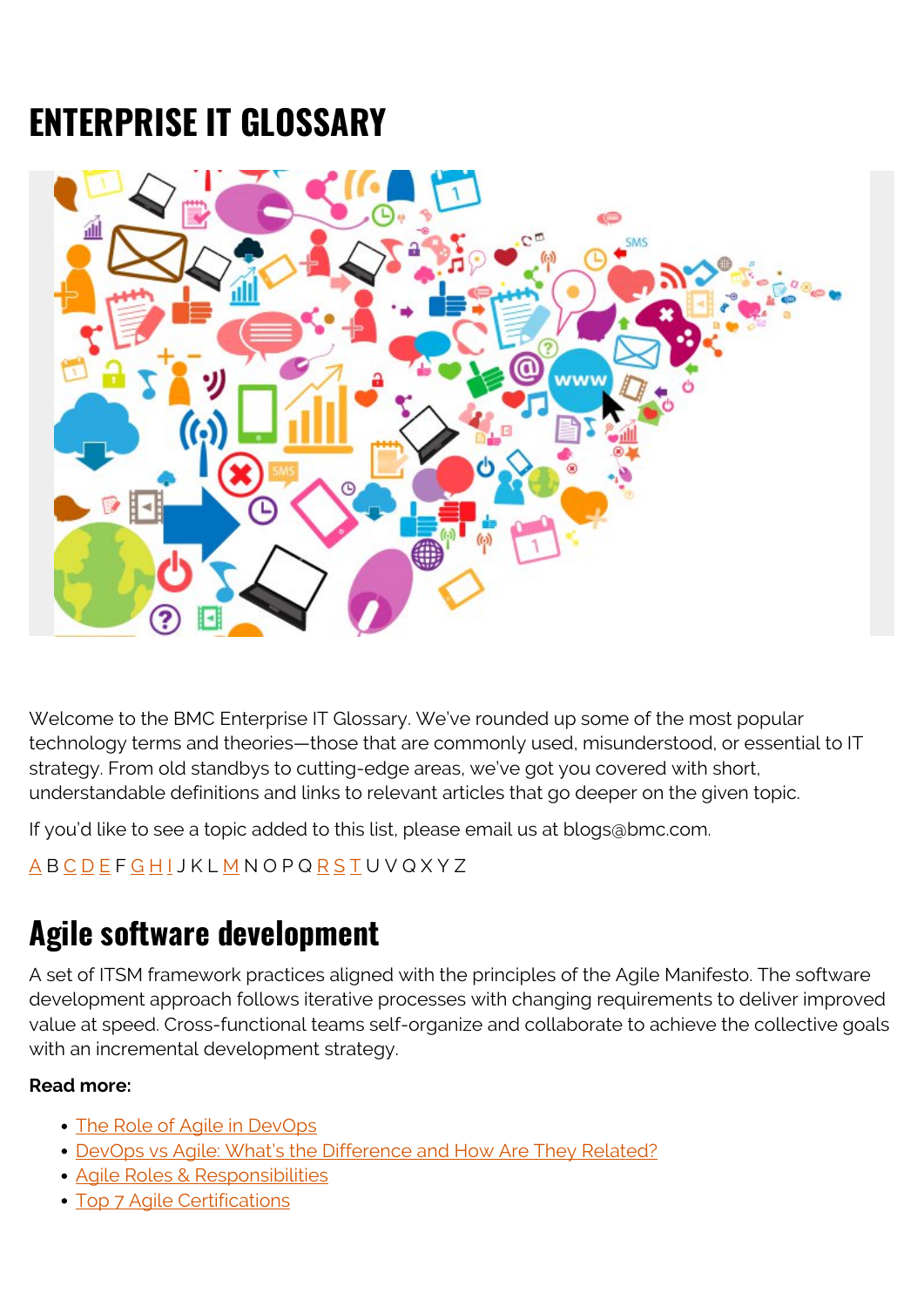# **Artificial intelligence**

Historically a subset of computer science and statistics, artificial intelligence today is the idea that machines could mimic actual human capabilities, such as decision making. Modern AI is broken into two areas: general AI and applied AI. The concept of AI grows and shifts as technology advances, and likely will continue to do so. Currently the only solid criterion for AI success or failure is how it can accomplish applied tasks.

### **Read more:**

- [Machine Learning, Data Science, Artificial Intelligence, Deep Learning, and Statistics](https://blogs.bmc.com/blogs/machine-learning-data-science-artificial-intelligence-deep-learning-and-statistics/)
- . [Will Artificial Intelligence Get Rid of the 'Boring' IT Service Management Tasks?](https://blogs.bmc.com/blogs/will-artificial-intelligence-get-rid-of-the-boring-it-service-management-tasks/)
- [Understanding AI and the Impact Intelligent Technologies Have on Businesses Today](https://blogs.bmc.com/blogs/understanding-ai-and-the-impact-intelligent-technologies-have-on-businesses-today/)

## **Artificial intelligence in IT Operations (AIOps)**

The use of artificial intelligence to support IT Operations functions in complex data and network environments. AIOps brings insightful decision-making capabilities to monitoring, service desk and automation functions of the ITSM strategy across hybrid on-premise and multi-cloud datacenter environments.

### **Read more:**

- [What is AIOps? Artificial Intelligence for IT Operations Explained](https://blogs.bmc.com/learn/what-is-aiops.html)
- [AIOps Use Cases: From Theory to Practice](https://blogs.bmc.com/blogs/aiops-use-cases-from-theory-to-practice/)
- **[ITSM and AI: How AI Is Changing IT Service Management](https://blogs.bmc.com/blogs/artificial-intelligence-itsm/)**

## **Availability**

The probability that a system performs correctly at a specific time instance. The service must be operational and adequately satisfy the defined dependency requirements at the time of its usage.

### **Read more:**

**• [System Reliability & Availability Calculations](https://blogs.bmc.com/blogs/system-reliability-availability-calculations/)** 

## **Change management**

The ITSM discipline focused on controlling the change lifecycle. It includes standardized processes and automation technologies to support change planning, implementation and management activities. The goal of change management is to manage risk and reduce disruption to IT infrastructure operations and services due to change processes.

- [Types and Levels of Change Management](https://blogs.bmc.com/blogs/types-levels-change-management/)
- [Roles & Responsibilities in Change Management](https://blogs.bmc.com/blogs/change-management-roles/)
- [Multi-Cloud Blog Change Management in AWS Hybrid Environment](https://blogs.bmc.com/blogs/aws-change-management/)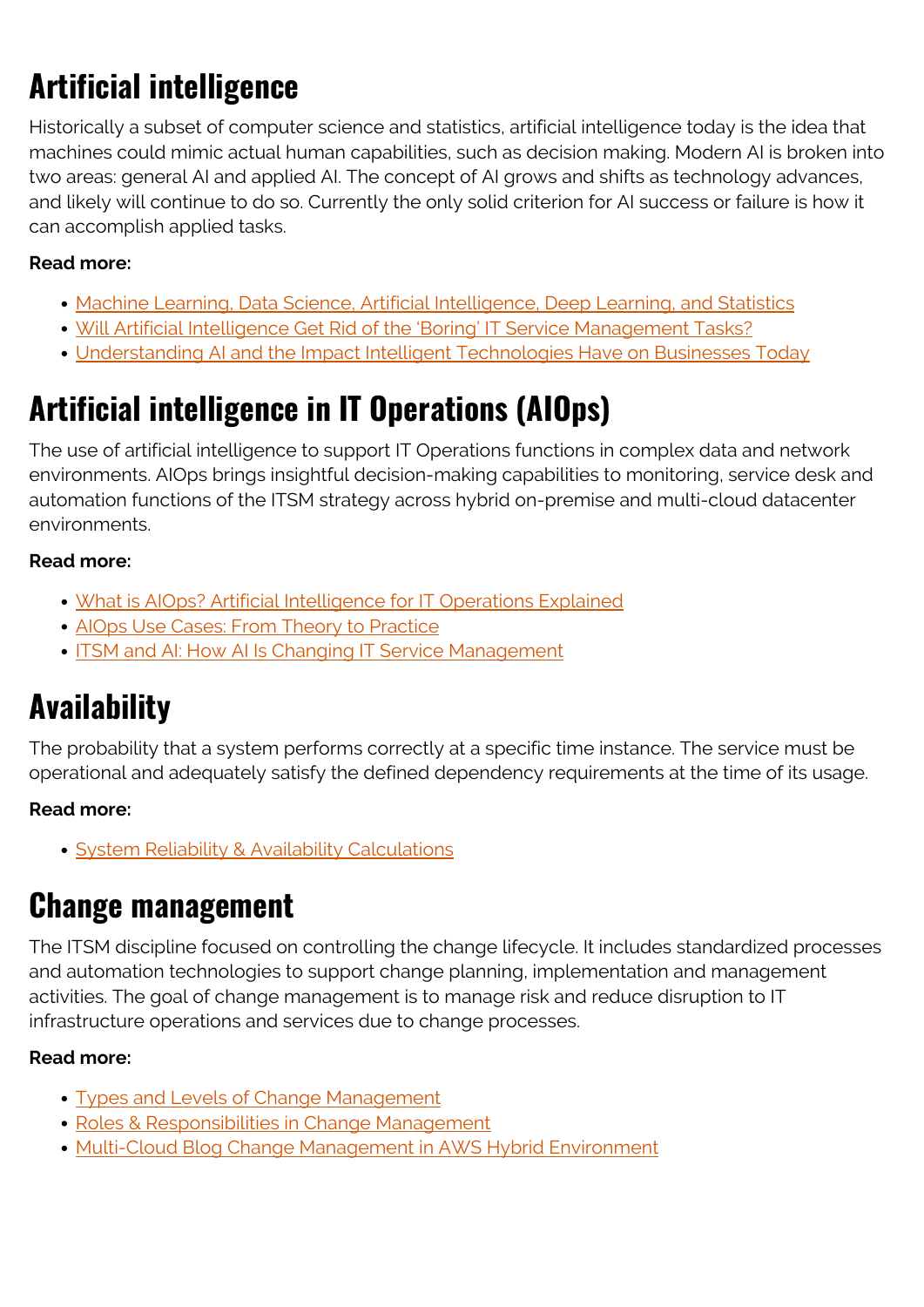## **Chargeback**

A company that implements an IT chargeback policy is actually billing each department for the number of technology resources used for a given period. Organizations might use IT chargebacks in order to hold departments accountable, gain insights into how departments use resources, and respond to resource needs with agility. This is a controversial process since, in most cases, departments don't have to pay for usage of things like utilities and other company resources.

### **Read more:**

**[IT Chargeback vs Showback: What's The Difference?](https://www.bmc.com/blogs/chargeback-vs-showback/)** 

## **Containerization**

An OS-level virtualization method that organizes multiple microservices containers and application layers running isolated workload processes.

### **Read more:**

- [What is a Container? Containerization Explained](https://blogs.bmc.com/blogs/what-is-a-container-containerization-explained/)
- [Containers in the Multi-Cloud](https://blogs.bmc.com/blogs/containers-multi-cloud/)
- [Containers vs Virtual Machines: What's The Difference?](https://blogs.bmc.com/blogs/containers-vs-virtual-machines/)
- [What is a Container Pipeline?](https://blogs.bmc.com/blogs/devops-container-pipeline/)
- [How Containers Fit in a DevOps Delivery Pipeline](https://blogs.bmc.com/blogs/devops-containers/)

## **Continuous integration**

The process of integrating code changes in a centralized repository on a continuous basis using automation tools for build validation and configuration operations.

### **Read more:**

- [What is CI/CD? Intro to Continuous Integration and Continuous Delivery](https://blogs.bmc.com/blogs/what-is-ci-cd/)
- [Differences Between Continuous Integration \(CI\), Delivery \(CD\), and Deployment](https://blogs.bmc.com/blogs/devops-continuous-integration-delivery-deployment/)

## **Continuous delivery**

The process of delivering continuously integrated code changes to production environment following automated testing for performance and functionality. The build is manually reviewed and approved before releasing to end-users.

### **Read more:**

- [What is CI/CD? Intro to Continuous Integration and Continuous Delivery](https://blogs.bmc.com/blogs/what-is-ci-cd/)
- [Differences Between Continuous Integration \(CI\), Delivery \(CD\), and Deployment](https://blogs.bmc.com/blogs/devops-continuous-integration-delivery-deployment/)

## **Continuous deployment**

The process of automatically releasing code changes to end-users once the functional and validated release cycle is completed. No manual review or approval is required.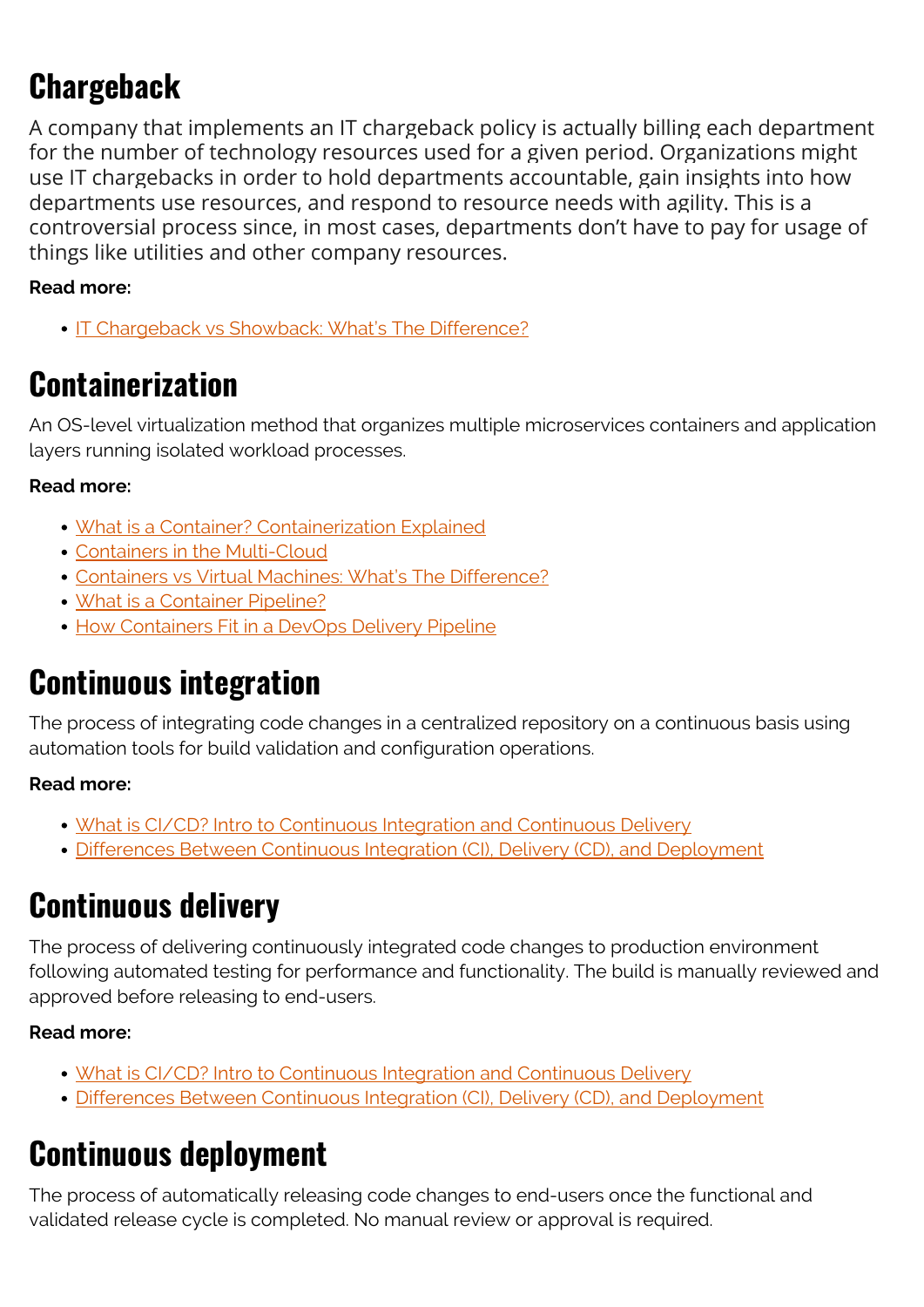### **Read more:**

[Differences Between Continuous Integration \(CI\), Delivery \(CD\), and Deployment](https://blogs.bmc.com/blogs/devops-continuous-integration-delivery-deployment/)

## **Data fabric**

A converged platform architecture and capabilities supporting diverse data management needs and delivering the right IT service levels across all disparate data sources and infrastructure types. It operates as a consolidated framework to manage, move and protect data across multiple isolated and incompatible data center deployments.

### **Read more:**

[What is Data Fabric? Data Fabric Explained](https://blogs.bmc.com/blogs/data-fabric/)

### **DevOps**

[DevOps](https://blogs.bmc.com/blogs/devops-basics-introduction/) characterizes the combination of practices, tooling and cultural shift that enable efficient and effective IT service delivery and software release cycle through the adoption of Agile and Lean principles.

### **Read more:**

- [BMC DevOps Blog](https://blogs.bmc.com/blogs/categories/devops/)
- [BMC DevOps Guide:](https://blogs.bmc.com/blogs/tags/devops/) 30+ articles starting with [What is DevOps? A Basic Introduction](https://blogs.bmc.com/blogs/devops-basics-introduction/)
- [DevOps vs Agile: What's the Difference and How Are They Related?](https://blogs.bmc.com/blogs/devops-vs-agile-whats-the-difference-and-how-are-they-related/)

## **Edge computing**

The computational processing of sensor data away from the centralized nodes and close to the logical edge of the network, toward the original sources of data. Instead of processing the information in centralized network systems, the processing power is decentralized at the network edge to deliver real-time data processing capability.

### **Read more:**

[What is Edge Computing? Edge Computing Explained with Examples](https://blogs.bmc.com/blogs/edge-computing/)

## **EXTech**

Short for "employee experience technology", EXTech pulls from fields like neuroscience, behavioral economics, and positive psychology to motivate individuals and encourage desired behaviors. Defined by Gartner as "a diverse collection of employee-facing solutions designed to influence and improve the employee experience and organizational culture," EXTech isn't only about engagement. EXTech solutions are meant to support the entire employee experience.

### **Read more:**

• [What Is EXTech? The Newest Way to Improve the Employee Experience](https://www.bmc.com/blogs/what-is-extech-the-newest-way-to-improve-the-employee-experience/)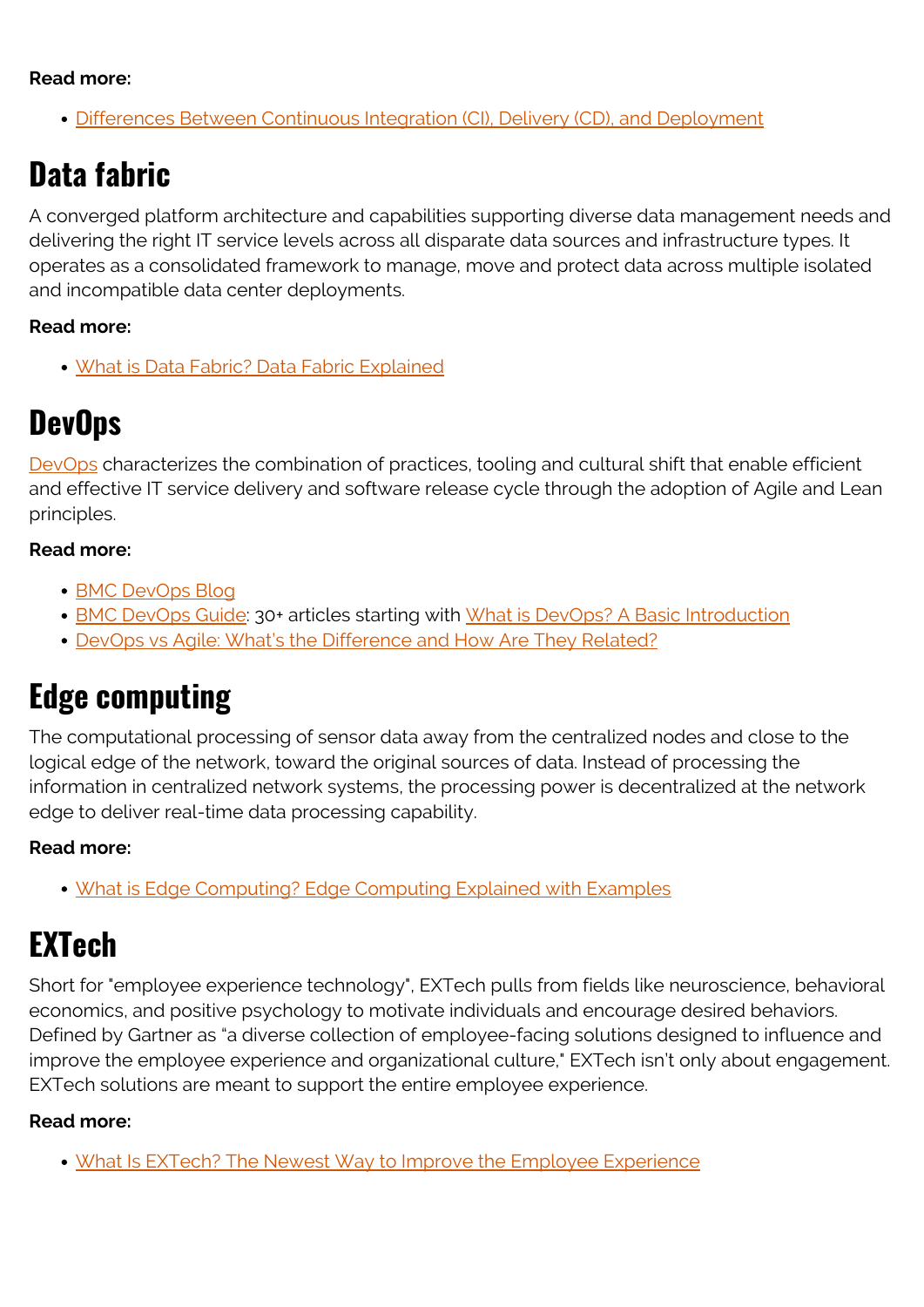## **General Data Protection Regulation (GDPR)**

A unified data protection law designed to protect the privacy of individuals in the EU. GDPR includes a set of guidelines governing the collection and processing of user data that empowers data subjects with control over the use of their personal information. The legal framework also mandates quick, effective and transparent response to data breach incidents.

## **Hyper-converged infrastructure**

Software-defined hypervisor level combination of networking, server and storage services into a single datacenter application that is decoupled from the underlying infrastructure operations.

### **Read more:**

[What is Hyper-Converged Infrastructure?](https://blogs.bmc.com/blogs/hyper-converged-infrastructure/)

## **Incident management**

The ITSM discipline focused on maintaining optimal service operations. The goal of incident management is to reduce the risk of IT incidents and expediting service restoration following an incident of service disruption.

### **Read more:**

- [Incident Management in ITIL 4](https://blogs.bmc.com/blogs/itil-incident-management/)
- **[ITIL](https://blogs.bmc.com/blogs/itil-v3-incident-management/)<sup>[®](https://blogs.bmc.com/blogs/itil-v3-incident-management/)</sup> [3 Incident Management](https://blogs.bmc.com/blogs/itil-v3-incident-management/)**

## **Intelligent edge**

A growing system connected devices that aggregate, process, and address data at the logical edge of the network closer to the original data sources.

### **Read more:**

• [What is the "Intelligent Edge"?](https://blogs.bmc.com/blogs/intelligent-edge/)

# **ITIL® (formerly known as IT Infrastructure Library)**

An IT Service Management framework that provides best practice guidelines on aligning IT services with organizational goals. The guidelines encompass all activities, including policies and processes associated with IT service delivery and management across their lifecycle.

- [BMC ITIL 4 Guide](https://blogs.bmc.com/blogs/tags/itil/): 20+ articles starting with [What is ITIL 4? ITIL 4 Framework & Processes](https://blogs.bmc.com/blogs/itil-4/) [Explained](https://blogs.bmc.com/blogs/itil-4/)
- [BMC ITIL 3 Guide](https://blogs.bmc.com/blogs/tags/itil-v3/): 20 articles starting with [ITIL V3 Processes & Best Practices](https://blogs.bmc.com/blogs/itil-v3-introduction/)
- [ITSM vs ITIL: What's the Difference?](https://blogs.bmc.com/blogs/itsm-or-itil-that-isnt-the-question/)
- [ITSM and ITIL Certifications](https://blogs.bmc.com/blogs/itsm-certifications/)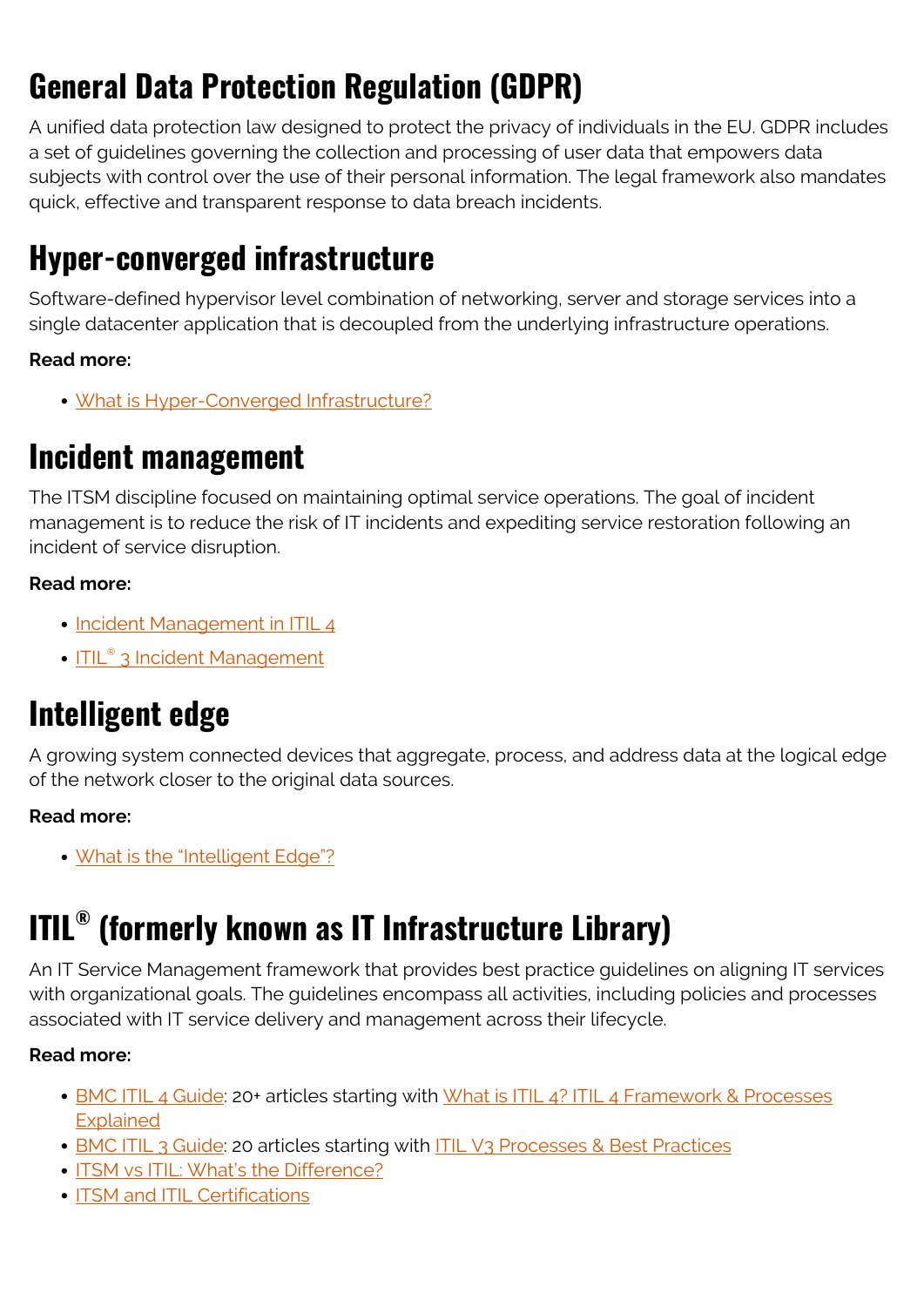# **IT Service Management (ITSM)**

A concept designed to maximize business value through efficient and effective use of IT services and solutions. ITSM is based on the principle of continuous improvement and leverages a range of frameworks to realize these goals in various enterprise IT environments and business use cases.

### **Read more:**

- [ITSM Implementation Tips and Best Practices](https://blogs.bmc.com/blogs/itsm-implementation/)
- **[ITSM Frameworks: Which Are Most Popular?](https://blogs.bmc.com/blogs/itsm-frameworks-popular/)**
- [ITSM and ITIL Certifications](https://blogs.bmc.com/blogs/itsm-certifications/)
- [ITSM Trends](https://blogs.bmc.com/blogs/itsm-trends/)

## **Mean time to detection (MTTD)**

The average time elapsed between the occurrence of a component failure and its detection.

 $MTID = \frac{Total \, Hours\ of\, incident\, Detection}{}$ **Total Number of Incidents** 

### **Read more:**

[System Reliability & Availability Calculations](https://blogs.bmc.com/blogs/system-reliability-availability-calculations/)

## **Mean time between failure (MTBF)**

The average time duration between inherent failures of a repairable system component. The following formulae are used to calculate MTBF:

 $MTBF = \frac{Total \, Hours\, of\, Operation}{Total \, Number\, of\, Failures}$ 

### **Read more:**

- [System Reliability & Availability Calculations](https://blogs.bmc.com/blogs/system-reliability-availability-calculations/)
- [MTBF vs. MTTF vs. MTTR: Defining failure for IT and data center environments](https://blogs.bmc.com/blogs/mtbf-vs-mtff-vs-mttr-whats-difference/)

## **Mean time to failure (MTTF)**

The average time duration before a non-repairable system component fails. The following formula is used to calculate MTTF:

 $MTTF = \frac{Total Hours of Operation}{Total Number of Using$ **Total Number of Units** 

- [System Reliability & Availability Calculations](https://blogs.bmc.com/blogs/system-reliability-availability-calculations/)
- [MTBF vs. MTTF vs. MTTR: Defining failure for IT and data center environments](https://blogs.bmc.com/blogs/mtbf-vs-mtff-vs-mttr-whats-difference/)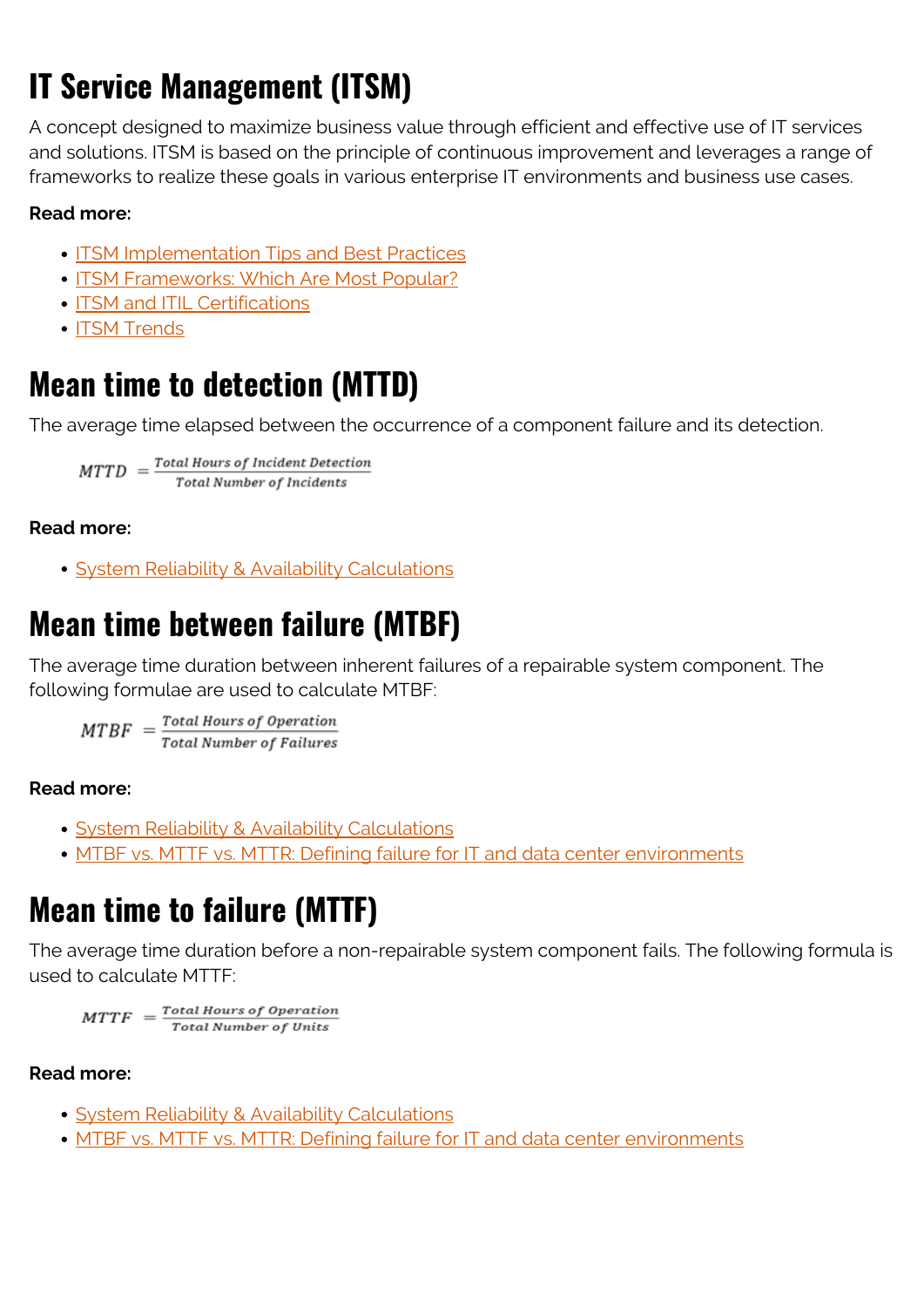## **Mean time to recovery (MTTR)**

The average time duration to fix a failed component and return to operational state. This metric includes the time spent during the alert and diagnostic process before repair activities are initiated. (The average time solely spent on the repair process is called [mean time to repair.](#page--1-0))

 $MTTR = \frac{Total \, Hours\ of \, Maintenance}{Total \, Number \, of \, Repairs}$  **Read more:** 

**• [System Reliability & Availability Calculations](https://blogs.bmc.com/blogs/system-reliability-availability-calculations/)** 

## **Mean time to repair (MTTR)**

The measure of time it takes to get a product or subsystem up and running after a failure.

 $MTTR = \frac{Total Hours of Maintenance}{Number of incidence}$ Number of incidents

#### **Read more:**

- [System Reliability & Availability Calculations](https://blogs.bmc.com/blogs/system-reliability-availability-calculations/)
- [MTTR Explained: Repair vs Recovery in a Digitized Environment](https://blogs.bmc.com/blogs/mttr-explained-repair-vs-recovery-in-a-digitized-environment/)
- [MTBF vs. MTTF vs. MTTR: Defining failure for IT and data center environments](https://blogs.bmc.com/blogs/mtbf-vs-mtff-vs-mttr-whats-difference/)

## **Mean time to resolve (MTTR)**

The average time duration to fix a failed component and return to an operational state. This metric includes the time spent during the alert and diagnostic processes, before repair activities are initiated.

 $\textit{MTTR} \,\, = \frac{\textit{Total Hours of Maintenance}}{\textit{Total Number of Repairs}}$ 

 $MTTR = \frac{Total \, Hours \, of \, Down time}{Total \, Number \, of \, Incidents}$ 

### **Read more:**

- **[System Reliability & Availability Calculations](https://blogs.bmc.com/blogs/system-reliability-availability-calculations/)**
- [Mean Time To Resolve \(MTTR\) as a Service Desk Metric](https://blogs.bmc.com/blogs/mttr-mean-time-to-resolve/)
- [MTBF vs. MTTF vs. MTTR: Defining failure for IT and data center environments](https://blogs.bmc.com/blogs/mtbf-vs-mtff-vs-mttr-whats-difference/)

## **Microservices architecture**

The software design approach that develops applications as a combination of single-function, modular and loosely coupled components that can be deployed independently with dedicated interfaces and operations.

- [An Overview of Monolithic vs Microservices Architecture \(MSA\)](https://blogs.bmc.com/blogs/microservices-architecture/)
- [The Death \(or not\) of Microservices](https://blogs.bmc.com/blogs/death-of-microservices/)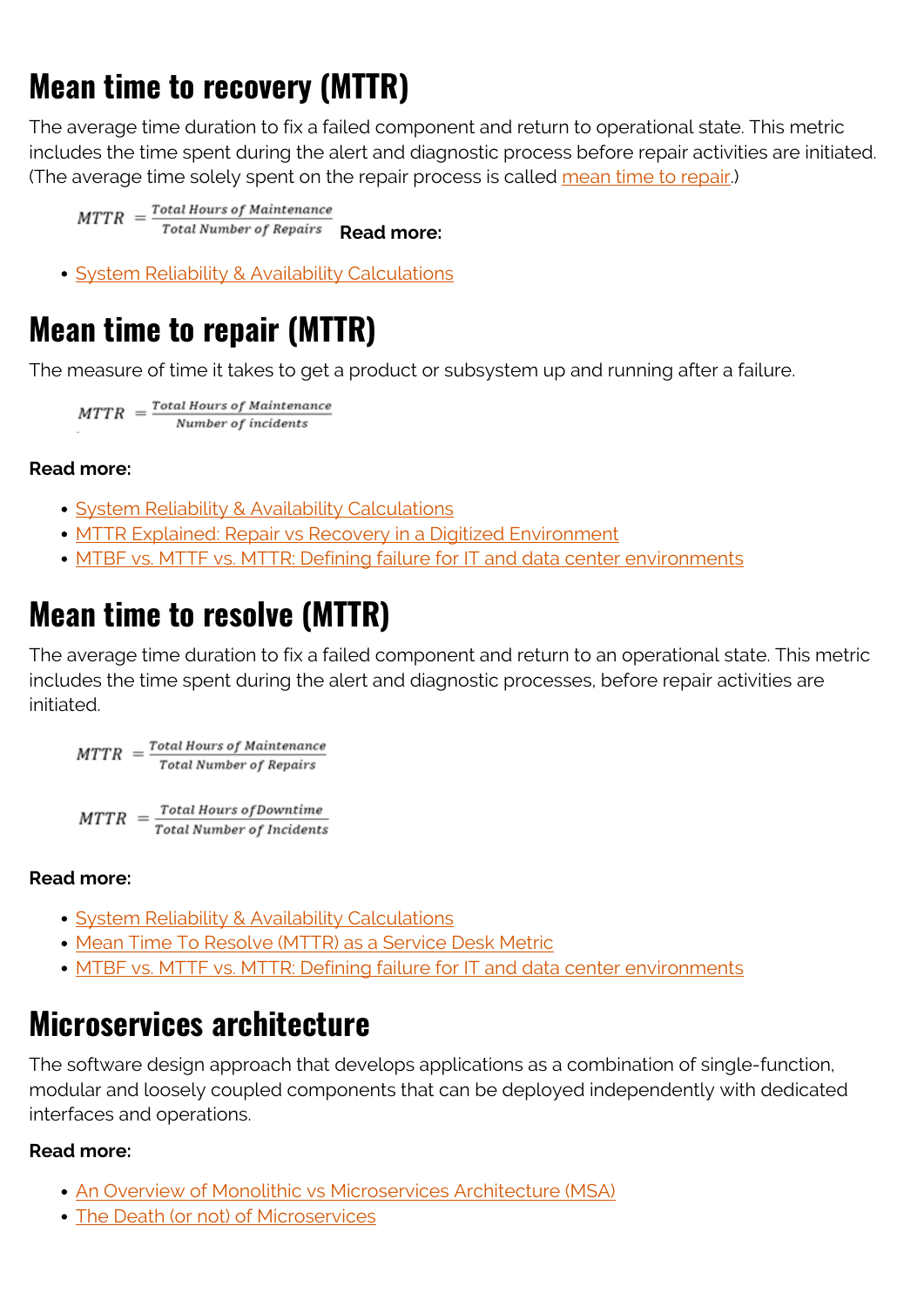## **Monolithic architecture**

The traditional software design approach that combines all interconnected and interdependent software components into a single autonomous unit.

### **Read more:**

[An Overview of Monolithic vs Microservices Architecture \(MSA\)](https://blogs.bmc.com/blogs/microservices-architecture/)

## **Reliability**

The probability that a system performs correctly during a specific time duration. During this correct operation, no repair is required or performed, and the system adequately follows the defined performance specifications.

### **Read more:**

[System Reliability and Availability Calculations](https://blogs.bmc.com/blogs/system-reliability-availability-calculations/)

## **Service level agreement (SLA)**

A documented agreement between a service provider and a customer that identifies both services required and the expected level of service. The service is measured in terms of specific quantifiable metrics that represent end-user experience of service dependency. The agreement defines the responsibilities and liabilities of the service provider in adequately meeting the expected service levels.

### **Read more:**

- [SLA Best Practices for ITIL, Help Desk & Service Desk](https://blogs.bmc.com/blogs/sla-best-practices/)
- SLAs for ITIL and ITSM 5 Best Practices for Creating Service Level Agreements

## **Shadow IT**

The use of IT solutions and services without organizational approval and support. The practice implies that  $IT$  governance protocols are bypassed by the workforce to access and communicate business information with solutions and services without informing appropriate stakeholders.

### **Read more:**

• [An Introduction to Shadow IT](https://blogs.bmc.com/blogs/shadow-it/)

## **Showback**

IT showbacks offer departmental visibility into IT resource usage without charging departments for their use. When a company uses showbacks, it sends a document (similar to a billing statement) to each department indicating that department's IT usage. That department, however, isn't expected to pay for it.

### **Read more:**

• [IT Chargeback vs Showback: What's The Difference?](https://www.bmc.com/blogs/chargeback-vs-showback/)